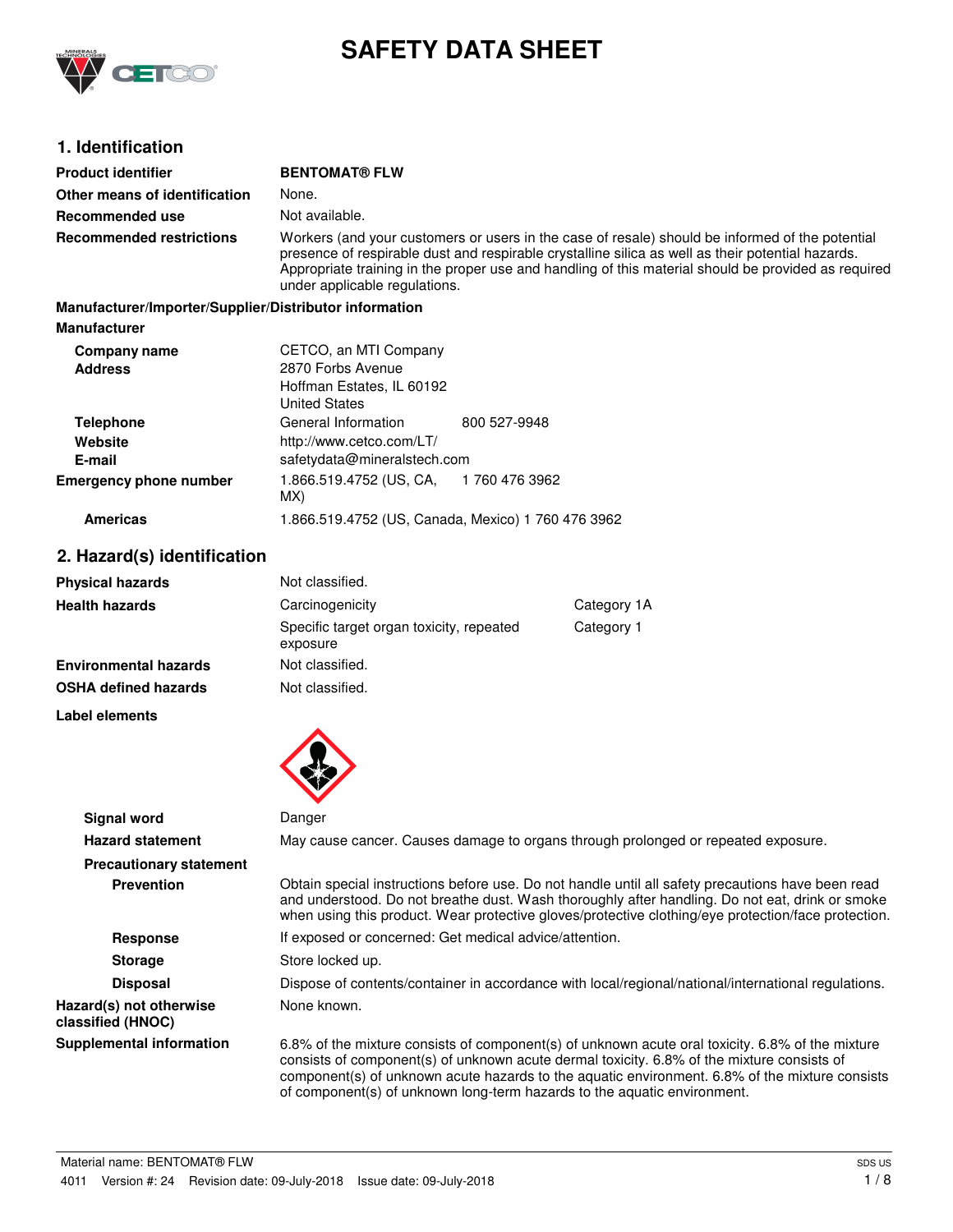# **3. Composition/information on ingredients**

**Mixtures**

| <b>Chemical name</b>                                                         | Common name and synonyms                                                                                                                                                                                                                                                                                                                                                                                                                                                                                                                                                                                    | <b>CAS number</b> | $\%$       |
|------------------------------------------------------------------------------|-------------------------------------------------------------------------------------------------------------------------------------------------------------------------------------------------------------------------------------------------------------------------------------------------------------------------------------------------------------------------------------------------------------------------------------------------------------------------------------------------------------------------------------------------------------------------------------------------------------|-------------------|------------|
| QUARTZ (SIO2)                                                                |                                                                                                                                                                                                                                                                                                                                                                                                                                                                                                                                                                                                             | 14808-60-7        | $5 - 10$   |
| <b>CRISTOBALITE</b>                                                          |                                                                                                                                                                                                                                                                                                                                                                                                                                                                                                                                                                                                             | 14464-46-1        | $1 - < 3$  |
| Other components below reportable levels                                     |                                                                                                                                                                                                                                                                                                                                                                                                                                                                                                                                                                                                             |                   | $90 - 100$ |
|                                                                              | *Designates that a specific chemical identity and/or percentage of composition has been withheld as a trade secret.                                                                                                                                                                                                                                                                                                                                                                                                                                                                                         |                   |            |
| <b>Composition comments</b>                                                  | Occupational Exposure Limits for constituents are listed in Section 8. This product contains<br>naturally occurring crystalline silica (not listed in Annex I of Directive 67/548/EEC) in quantities less<br>than $6\%$ .                                                                                                                                                                                                                                                                                                                                                                                   |                   |            |
| 4. First-aid measures                                                        |                                                                                                                                                                                                                                                                                                                                                                                                                                                                                                                                                                                                             |                   |            |
| Inhalation                                                                   | If symptoms are experienced, remove source of contamination or move victim to fresh air. Call a<br>physician if symptoms develop or persist.                                                                                                                                                                                                                                                                                                                                                                                                                                                                |                   |            |
| <b>Skin contact</b>                                                          | Wash off with soap and water. Get medical attention if irritation develops and persists.                                                                                                                                                                                                                                                                                                                                                                                                                                                                                                                    |                   |            |
| Eye contact                                                                  | Flush eyes immediately with large amounts of water.                                                                                                                                                                                                                                                                                                                                                                                                                                                                                                                                                         |                   |            |
| Ingestion                                                                    | Rinse mouth. Get medical attention if symptoms occur.                                                                                                                                                                                                                                                                                                                                                                                                                                                                                                                                                       |                   |            |
| <b>Most important</b><br>symptoms/effects, acute and<br>delayed              | Prolonged exposure may cause chronic effects.                                                                                                                                                                                                                                                                                                                                                                                                                                                                                                                                                               |                   |            |
| Indication of immediate<br>medical attention and special<br>treatment needed | Provide general supportive measures and treat symptomatically. Keep victim under observation.<br>Symptoms may be delayed.                                                                                                                                                                                                                                                                                                                                                                                                                                                                                   |                   |            |
| <b>General information</b>                                                   | IF exposed or concerned: Get medical advice/attention. If you feel unwell, seek medical advice<br>(show the label where possible).                                                                                                                                                                                                                                                                                                                                                                                                                                                                          |                   |            |
| 5. Fire-fighting measures                                                    |                                                                                                                                                                                                                                                                                                                                                                                                                                                                                                                                                                                                             |                   |            |
| Suitable extinguishing media                                                 | Dry chemical, CO2, water spray or regular foam. Use any media suitable for the surrounding fires.                                                                                                                                                                                                                                                                                                                                                                                                                                                                                                           |                   |            |
| <b>Unsuitable extinguishing</b><br>media                                     | None known.                                                                                                                                                                                                                                                                                                                                                                                                                                                                                                                                                                                                 |                   |            |
| Specific hazards arising from<br>the chemical                                | During fire, gases hazardous to health may be formed.                                                                                                                                                                                                                                                                                                                                                                                                                                                                                                                                                       |                   |            |
| Special protective equipment<br>and precautions for firefighters             | As in any fire, wear self-contained breathing apparatus pressure-demand, MSHA/NIOSH<br>(approved or equivalent) and full protective gear.                                                                                                                                                                                                                                                                                                                                                                                                                                                                   |                   |            |
| <b>Fire fighting</b><br>equipment/instructions                               | Use water spray to cool unopened containers.                                                                                                                                                                                                                                                                                                                                                                                                                                                                                                                                                                |                   |            |
| <b>Specific methods</b>                                                      | Use standard firefighting procedures and consider the hazards of other involved materials.                                                                                                                                                                                                                                                                                                                                                                                                                                                                                                                  |                   |            |
| <b>General fire hazards</b>                                                  | Not a fire hazard. No unusual fire or explosion hazards noted.                                                                                                                                                                                                                                                                                                                                                                                                                                                                                                                                              |                   |            |
| 6. Accidental release measures                                               |                                                                                                                                                                                                                                                                                                                                                                                                                                                                                                                                                                                                             |                   |            |
| Personal precautions,<br>protective equipment and<br>emergency procedures    | Keep unnecessary personnel away. Keep people away from and upwind of spill/leak. Wear<br>appropriate protective equipment and clothing during clean-up. Wear a dust mask if dust is<br>generated above exposure limits. Ensure adequate ventilation. Local authorities should be advised<br>if significant spillages cannot be contained. For personal protection, see section 8 of the SDS.                                                                                                                                                                                                                |                   |            |
| <b>Methods and materials for</b><br>containment and cleaning up              | Avoid the generation of dusts during clean-up. This product is miscible in water. Collect dust or<br>particulates using a vacuum cleaner with a HEPA filter. Stop the flow of material, if this is without<br>risk. Following product recovery, flush area with water. Put material in suitable, covered, labeled<br>containers. For waste disposal, see section 13 of the SDS. None necessary. Reduce airborne dust<br>and prevent scattering by moistening with water.                                                                                                                                    |                   |            |
| <b>Environmental precautions</b>                                             | Avoid discharge into drains, water courses or onto the ground.                                                                                                                                                                                                                                                                                                                                                                                                                                                                                                                                              |                   |            |
| 7. Handling and storage                                                      |                                                                                                                                                                                                                                                                                                                                                                                                                                                                                                                                                                                                             |                   |            |
| Precautions for safe handling                                                | Obtain special instructions before use. Do not handle until all safety precautions have been read<br>and understood. Keep formation of airborne dusts to a minimum. Provide appropriate exhaust<br>ventilation at places where dust is formed. Do not breathe dust. Avoid prolonged exposure. When<br>using, do not eat, drink or smoke. Should be handled in closed systems, if possible. In case of<br>insufficient ventilation, wear suitable respiratory equipment. Wear appropriate personal protective<br>equipment. Wash hands thoroughly after handling. Observe good industrial hygiene practices. |                   |            |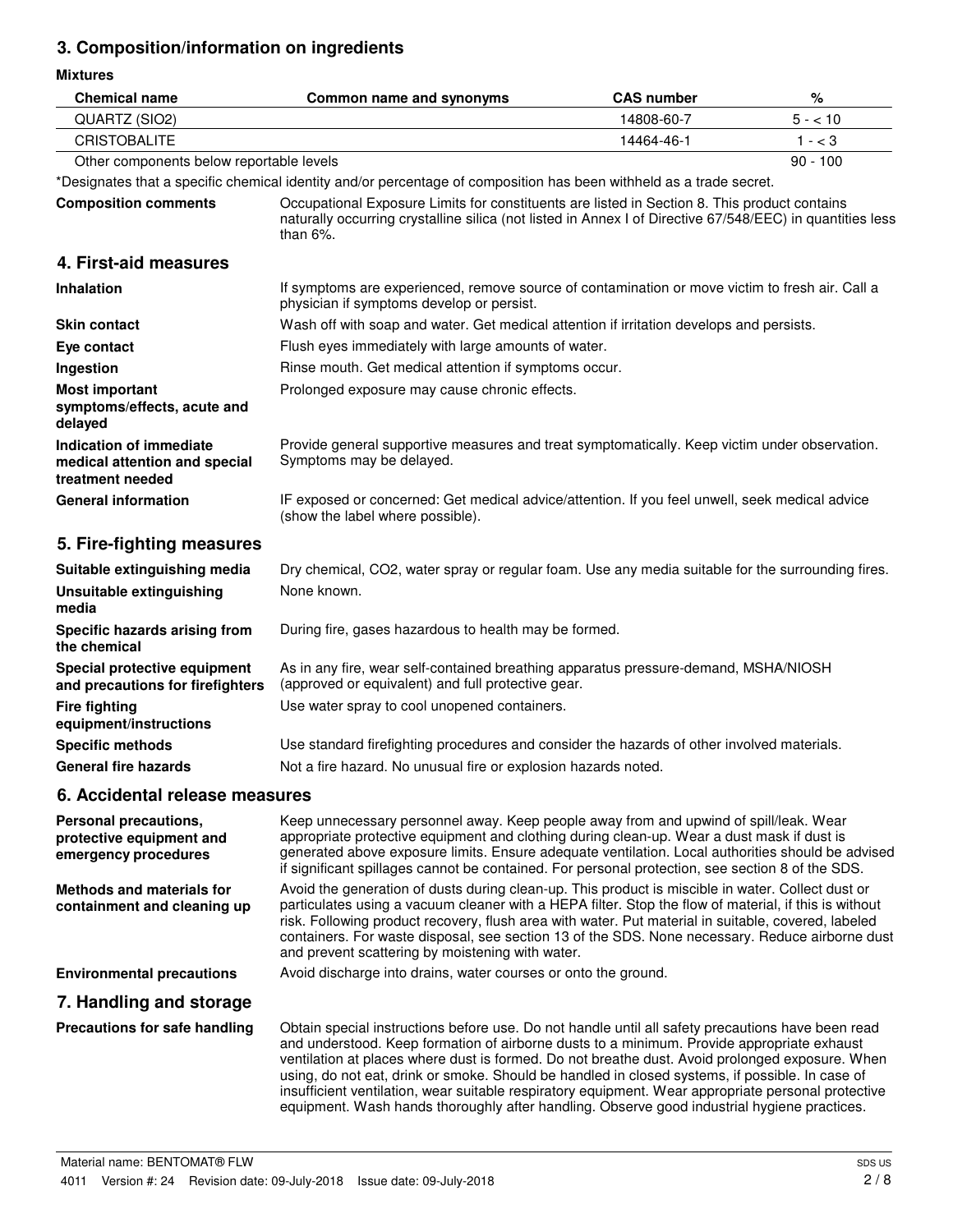Store locked up. No special restrictions on storage with other products. Store in original tightly closed container. No special storage conditions required. Guard against dust accumulation of this material. Keep out of the reach of children. Store away from incompatible materials (see Section 10 of the SDS).

# **8. Exposure controls/personal protection**

#### **Occupational exposure limits**

The following constituents are the only constituents of the product which have a PEL, TLV or other recommended exposure limit. At this time, the other constituents have no known exposure limits.

| <b>Components</b>                                            | US. OSHA Table Z-1 Limits for Air Contaminants (29 CFR 1910.1000)<br><b>Type</b>                                                                                                                                                                                                                                                                                                                                                                                                                                                                                                                                                                                                                                                                             | Value             | <b>Form</b>          |
|--------------------------------------------------------------|--------------------------------------------------------------------------------------------------------------------------------------------------------------------------------------------------------------------------------------------------------------------------------------------------------------------------------------------------------------------------------------------------------------------------------------------------------------------------------------------------------------------------------------------------------------------------------------------------------------------------------------------------------------------------------------------------------------------------------------------------------------|-------------------|----------------------|
| <b>CRISTOBALITE (CAS</b><br>14464-46-1)                      | PEL                                                                                                                                                                                                                                                                                                                                                                                                                                                                                                                                                                                                                                                                                                                                                          | $0.05$ mg/m $3$   | Respirable dust.     |
| QUARTZ (SIO2) (CAS<br>14808-60-7)                            | <b>PEL</b>                                                                                                                                                                                                                                                                                                                                                                                                                                                                                                                                                                                                                                                                                                                                                   | $0.05$ mg/m $3$   | Respirable dust.     |
| US. OSHA Table Z-3 (29 CFR 1910.1000)<br><b>Components</b>   | <b>Type</b>                                                                                                                                                                                                                                                                                                                                                                                                                                                                                                                                                                                                                                                                                                                                                  | Value             | Form                 |
| <b>CRISTOBALITE (CAS</b><br>14464-46-1)                      | <b>TWA</b>                                                                                                                                                                                                                                                                                                                                                                                                                                                                                                                                                                                                                                                                                                                                                   | $0.05$ mg/m $3$   | Respirable.          |
|                                                              |                                                                                                                                                                                                                                                                                                                                                                                                                                                                                                                                                                                                                                                                                                                                                              | 1.2 mppcf         | Respirable.          |
| QUARTZ (SIO2) (CAS<br>14808-60-7)                            | TWA                                                                                                                                                                                                                                                                                                                                                                                                                                                                                                                                                                                                                                                                                                                                                          | $0.1$ mg/m $3$    | Respirable.          |
|                                                              |                                                                                                                                                                                                                                                                                                                                                                                                                                                                                                                                                                                                                                                                                                                                                              | 2.4 mppcf         | Respirable.          |
| <b>Constituents</b>                                          | <b>Type</b>                                                                                                                                                                                                                                                                                                                                                                                                                                                                                                                                                                                                                                                                                                                                                  | Value             | <b>Form</b>          |
| <b>TRADE SECRET</b>                                          | <b>TWA</b>                                                                                                                                                                                                                                                                                                                                                                                                                                                                                                                                                                                                                                                                                                                                                   | $5$ mg/m $3$      | Respirable fraction. |
|                                                              |                                                                                                                                                                                                                                                                                                                                                                                                                                                                                                                                                                                                                                                                                                                                                              | $15 \text{ mg/m}$ | Total dust.          |
|                                                              |                                                                                                                                                                                                                                                                                                                                                                                                                                                                                                                                                                                                                                                                                                                                                              | 50 mppcf          | Total dust.          |
|                                                              |                                                                                                                                                                                                                                                                                                                                                                                                                                                                                                                                                                                                                                                                                                                                                              | 15 mppcf          | Respirable fraction. |
| <b>US. ACGIH Threshold Limit Values</b><br><b>Components</b> | <b>Type</b>                                                                                                                                                                                                                                                                                                                                                                                                                                                                                                                                                                                                                                                                                                                                                  | Value             | Form                 |
| <b>CRISTOBALITE (CAS</b><br>14464-46-1)                      | <b>TWA</b>                                                                                                                                                                                                                                                                                                                                                                                                                                                                                                                                                                                                                                                                                                                                                   | $0.025$ mg/m3     | Respirable fraction. |
| QUARTZ (SIO2) (CAS<br>14808-60-7)                            | <b>TWA</b>                                                                                                                                                                                                                                                                                                                                                                                                                                                                                                                                                                                                                                                                                                                                                   | $0.025$ mg/m3     | Respirable fraction. |
| US. NIOSH: Pocket Guide to Chemical Hazards                  |                                                                                                                                                                                                                                                                                                                                                                                                                                                                                                                                                                                                                                                                                                                                                              |                   |                      |
| <b>Components</b>                                            | <b>Type</b>                                                                                                                                                                                                                                                                                                                                                                                                                                                                                                                                                                                                                                                                                                                                                  | Value             | Form                 |
| <b>CRISTOBALITE (CAS</b><br>14464-46-1)                      | <b>TWA</b>                                                                                                                                                                                                                                                                                                                                                                                                                                                                                                                                                                                                                                                                                                                                                   | $0.05$ mg/m $3$   | Respirable dust.     |
| QUARTZ (SIO2) (CAS<br>14808-60-7)                            | <b>TWA</b>                                                                                                                                                                                                                                                                                                                                                                                                                                                                                                                                                                                                                                                                                                                                                   | $0.05$ mg/m $3$   | Respirable dust.     |
| <b>Biological limit values</b>                               | No biological exposure limits noted for the ingredient(s).                                                                                                                                                                                                                                                                                                                                                                                                                                                                                                                                                                                                                                                                                                   |                   |                      |
| <b>Exposure guidelines</b>                                   | Occupational exposure to nuisance dust (total and respirable) and respirable crystalline silica<br>should be monitored and controlled.                                                                                                                                                                                                                                                                                                                                                                                                                                                                                                                                                                                                                       |                   |                      |
| Appropriate engineering<br>controls                          | If engineering measures are not sufficient to maintain concentrations of dust particulates below the<br>OEL, suitable respiratory protection must be worn. Good general ventilation (typically 10 air<br>changes per hour) should be used. Ventilation rates should be matched to conditions. If<br>applicable, use process enclosures, local exhaust ventilation, or other engineering controls to<br>maintain airborne levels below recommended exposure limits. If exposure limits have not been<br>established, maintain airborne levels to an acceptable level. If material is ground, cut, or used in<br>any operation which may generate dusts, use appropriate local exhaust ventilation to keep<br>exposures below the recommended exposure limits. |                   |                      |
|                                                              | Individual protection measures, such as personal protective equipment                                                                                                                                                                                                                                                                                                                                                                                                                                                                                                                                                                                                                                                                                        |                   |                      |
| Eye/face protection                                          | Wear dust goggles.                                                                                                                                                                                                                                                                                                                                                                                                                                                                                                                                                                                                                                                                                                                                           |                   |                      |
| <b>Skin protection</b>                                       |                                                                                                                                                                                                                                                                                                                                                                                                                                                                                                                                                                                                                                                                                                                                                              |                   |                      |
| <b>Hand protection</b>                                       | Wear appropriate chemical resistant gloves.                                                                                                                                                                                                                                                                                                                                                                                                                                                                                                                                                                                                                                                                                                                  |                   |                      |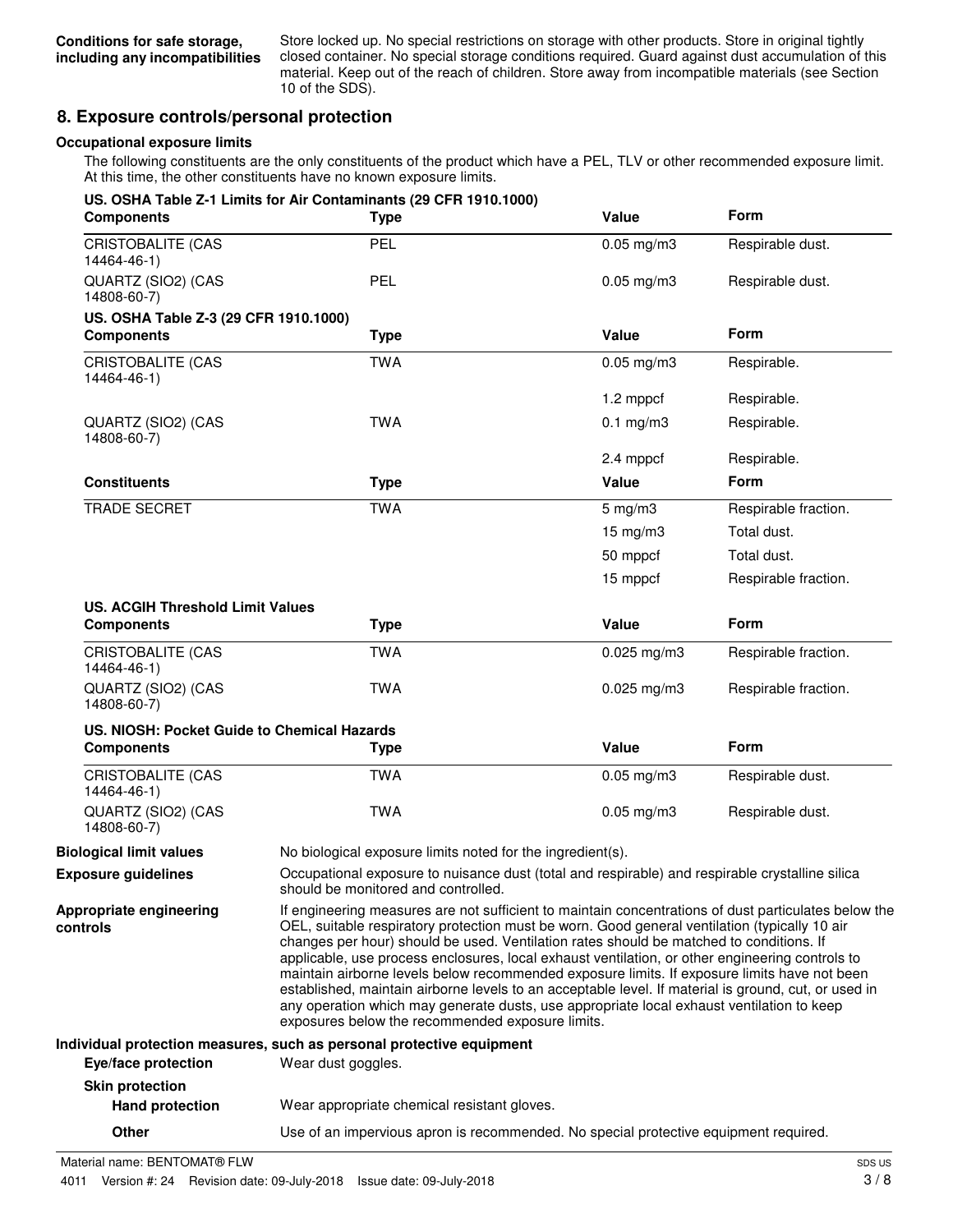| <b>Respiratory protection</b>            | Use a particulate filter respirator for particulate concentrations exceeding the Occupational<br>Exposure Limit.                                                                                                                                                                                                                                                                 |
|------------------------------------------|----------------------------------------------------------------------------------------------------------------------------------------------------------------------------------------------------------------------------------------------------------------------------------------------------------------------------------------------------------------------------------|
| <b>Thermal hazards</b>                   | Wear appropriate thermal protective clothing, when necessary.                                                                                                                                                                                                                                                                                                                    |
| <b>General hygiene</b><br>considerations | Observe any medical surveillance requirements. Always observe good personal hygiene<br>measures, such as washing after handling the material and before eating, drinking, and/or<br>smoking. Routinely wash work clothing and protective equipment to remove contaminants. Eye<br>wash fountain is recommended. Use good industrial hygiene practices in handling this material. |

# **9. Physical and chemical properties**

| Appearance                                        | The product consists of bentonite granules between geotextile layers                          |  |  |
|---------------------------------------------------|-----------------------------------------------------------------------------------------------|--|--|
| <b>Physical state</b>                             | Solid.                                                                                        |  |  |
| Form                                              | Solid. Mat or Fabric                                                                          |  |  |
| <b>Color</b>                                      | Various.                                                                                      |  |  |
| Odor                                              | None.                                                                                         |  |  |
| <b>Odor threshold</b>                             | Not available.                                                                                |  |  |
| рH                                                | Not available.                                                                                |  |  |
| <b>Melting point/freezing point</b>               | Not available.                                                                                |  |  |
| Initial boiling point and boiling<br>range        | Not available.                                                                                |  |  |
| <b>Flash point</b>                                | Not flammable                                                                                 |  |  |
| <b>Evaporation rate</b>                           | Not available.                                                                                |  |  |
| Flammability (solid, gas)                         | Not available.                                                                                |  |  |
| Upper/lower flammability or explosive limits      |                                                                                               |  |  |
| <b>Flammability limit - lower</b><br>(%)          | Not explosive                                                                                 |  |  |
| <b>Flammability limit - upper</b><br>(%)          | Not explosive                                                                                 |  |  |
| Explosive limit - lower (%)                       | Not available.                                                                                |  |  |
| Explosive limit - upper (%)                       | Not available.                                                                                |  |  |
| Vapor pressure                                    | 0.00001 hPa estimated                                                                         |  |  |
| <b>Vapor density</b>                              | Not available.                                                                                |  |  |
| <b>Relative density</b>                           | Not available.                                                                                |  |  |
| Solubility(ies)                                   |                                                                                               |  |  |
| Solubility (water)                                | Negligible                                                                                    |  |  |
| <b>Partition coefficient</b><br>(n-octanol/water) | Not available.                                                                                |  |  |
| <b>Auto-ignition temperature</b>                  | Not available.                                                                                |  |  |
| <b>Decomposition temperature</b>                  | Not available.                                                                                |  |  |
| <b>Viscosity</b>                                  | Not available.                                                                                |  |  |
| <b>Other information</b>                          |                                                                                               |  |  |
| <b>Explosive properties</b>                       | Not explosive.                                                                                |  |  |
| <b>Oxidizing properties</b>                       | Not oxidizing.                                                                                |  |  |
| <b>Percent volatile</b>                           | 0 % estimated                                                                                 |  |  |
| <b>VOC</b>                                        | CARB                                                                                          |  |  |
| 10. Stability and reactivity                      |                                                                                               |  |  |
| Reactivity                                        | The product is stable and non-reactive under normal conditions of use, storage and transport. |  |  |
| <b>Chemical stability</b>                         | Stable at normal conditions.                                                                  |  |  |
| <b>Possibility of hazardous</b><br>reactions      | Will not occur.                                                                               |  |  |
| <b>Conditions to avoid</b>                        | Contact with incompatible materials.                                                          |  |  |
| Incompatible materials                            | Powerful oxidizers. Chlorine. None known.                                                     |  |  |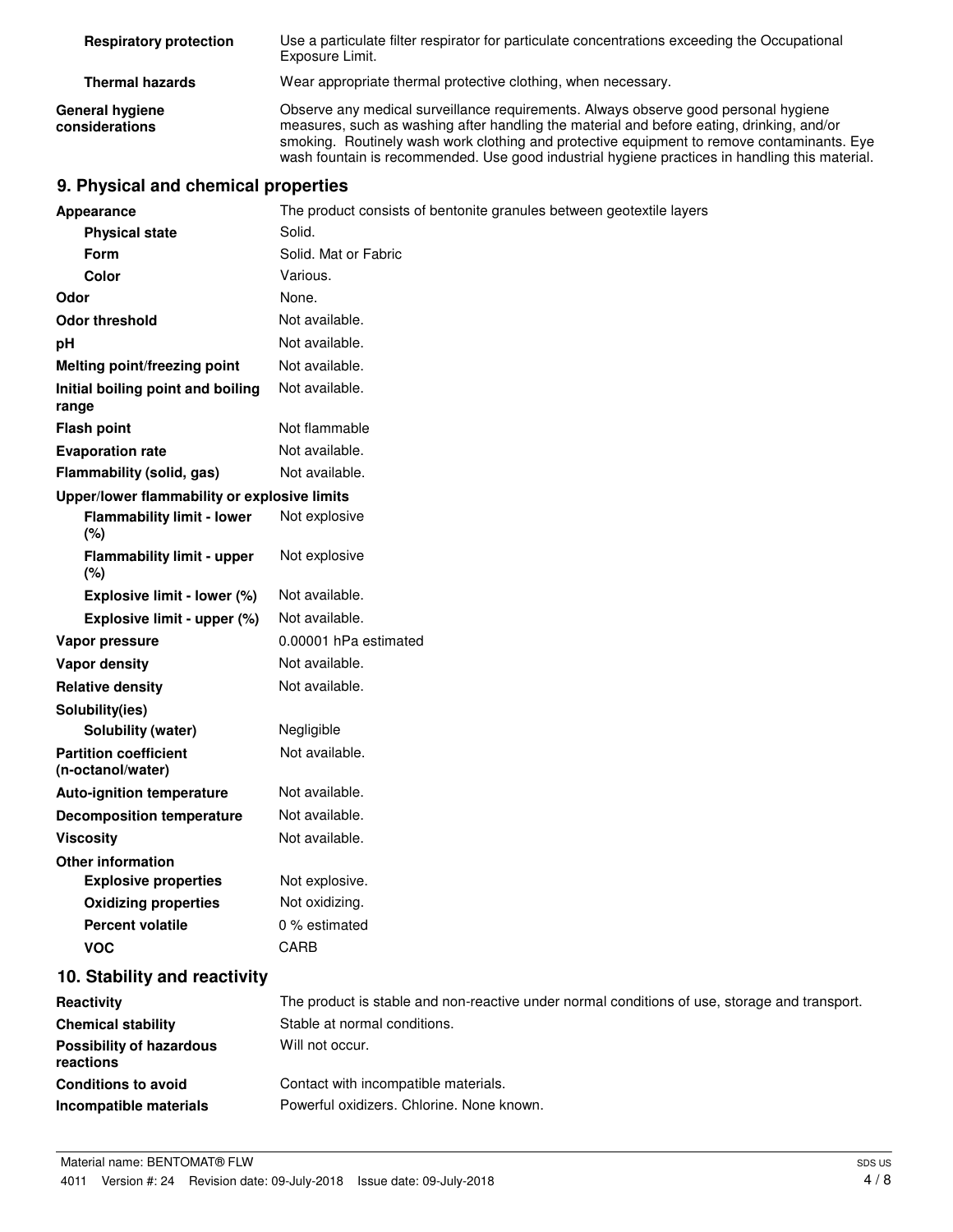# **11. Toxicological information**

#### **Information on likely routes of exposure**

| <b>Inhalation</b>                                                                  | Prolonged inhalation may be harmful.                     |
|------------------------------------------------------------------------------------|----------------------------------------------------------|
| <b>Skin contact</b>                                                                | No adverse effects due to skin contact are expected.     |
| Eye contact                                                                        | Direct contact with eyes may cause temporary irritation. |
| Ingestion                                                                          | Expected to be a low ingestion hazard.                   |
| Symptoms related to the<br>physical, chemical and<br>toxicological characteristics | Direct contact with eyes may cause temporary irritation. |

#### **Information on toxicological effects**

| <b>Acute toxicity</b>                                                                                                             | Not known.                    |                                                                                                                                                                                                                                                                                                                                                                                                                                                                                                                                                                                                                                                                                                                                                                                                                                                                                                                                                                                                                                                                                                                                                                                                                                                                                                                                                                                                                                                                                                                                                                                                    |  |
|-----------------------------------------------------------------------------------------------------------------------------------|-------------------------------|----------------------------------------------------------------------------------------------------------------------------------------------------------------------------------------------------------------------------------------------------------------------------------------------------------------------------------------------------------------------------------------------------------------------------------------------------------------------------------------------------------------------------------------------------------------------------------------------------------------------------------------------------------------------------------------------------------------------------------------------------------------------------------------------------------------------------------------------------------------------------------------------------------------------------------------------------------------------------------------------------------------------------------------------------------------------------------------------------------------------------------------------------------------------------------------------------------------------------------------------------------------------------------------------------------------------------------------------------------------------------------------------------------------------------------------------------------------------------------------------------------------------------------------------------------------------------------------------------|--|
| <b>Components</b>                                                                                                                 | <b>Species</b>                | <b>Test Results</b>                                                                                                                                                                                                                                                                                                                                                                                                                                                                                                                                                                                                                                                                                                                                                                                                                                                                                                                                                                                                                                                                                                                                                                                                                                                                                                                                                                                                                                                                                                                                                                                |  |
| CRISTOBALITE (CAS 14464-46-1)                                                                                                     |                               |                                                                                                                                                                                                                                                                                                                                                                                                                                                                                                                                                                                                                                                                                                                                                                                                                                                                                                                                                                                                                                                                                                                                                                                                                                                                                                                                                                                                                                                                                                                                                                                                    |  |
| <b>Acute</b>                                                                                                                      |                               |                                                                                                                                                                                                                                                                                                                                                                                                                                                                                                                                                                                                                                                                                                                                                                                                                                                                                                                                                                                                                                                                                                                                                                                                                                                                                                                                                                                                                                                                                                                                                                                                    |  |
| Oral                                                                                                                              |                               |                                                                                                                                                                                                                                                                                                                                                                                                                                                                                                                                                                                                                                                                                                                                                                                                                                                                                                                                                                                                                                                                                                                                                                                                                                                                                                                                                                                                                                                                                                                                                                                                    |  |
| LD50                                                                                                                              | Rat                           | > 22500 mg/kg                                                                                                                                                                                                                                                                                                                                                                                                                                                                                                                                                                                                                                                                                                                                                                                                                                                                                                                                                                                                                                                                                                                                                                                                                                                                                                                                                                                                                                                                                                                                                                                      |  |
| <b>Skin corrosion/irritation</b>                                                                                                  |                               | Prolonged skin contact may cause temporary irritation.                                                                                                                                                                                                                                                                                                                                                                                                                                                                                                                                                                                                                                                                                                                                                                                                                                                                                                                                                                                                                                                                                                                                                                                                                                                                                                                                                                                                                                                                                                                                             |  |
| Serious eye damage/eye<br>irritation                                                                                              |                               | Mild irritant to eyes (according to the modified Kay & Calandra criteria)                                                                                                                                                                                                                                                                                                                                                                                                                                                                                                                                                                                                                                                                                                                                                                                                                                                                                                                                                                                                                                                                                                                                                                                                                                                                                                                                                                                                                                                                                                                          |  |
| Respiratory or skin sensitization                                                                                                 |                               |                                                                                                                                                                                                                                                                                                                                                                                                                                                                                                                                                                                                                                                                                                                                                                                                                                                                                                                                                                                                                                                                                                                                                                                                                                                                                                                                                                                                                                                                                                                                                                                                    |  |
| <b>Respiratory sensitization</b>                                                                                                  | Not a respiratory sensitizer. |                                                                                                                                                                                                                                                                                                                                                                                                                                                                                                                                                                                                                                                                                                                                                                                                                                                                                                                                                                                                                                                                                                                                                                                                                                                                                                                                                                                                                                                                                                                                                                                                    |  |
| <b>Skin sensitization</b>                                                                                                         | being a skin irritant.        | According to the classification criteria of the European Union, the product is not considered as                                                                                                                                                                                                                                                                                                                                                                                                                                                                                                                                                                                                                                                                                                                                                                                                                                                                                                                                                                                                                                                                                                                                                                                                                                                                                                                                                                                                                                                                                                   |  |
| Germ cell mutagenicity                                                                                                            |                               | No data available to indicate product or any components present at greater than 0.1% are<br>mutagenic or genotoxic.                                                                                                                                                                                                                                                                                                                                                                                                                                                                                                                                                                                                                                                                                                                                                                                                                                                                                                                                                                                                                                                                                                                                                                                                                                                                                                                                                                                                                                                                                |  |
| Carcinogenicity                                                                                                                   |                               | In 1997, IARC (the International Agency for Research on Cancer) concluded that crystalline silica<br>inhaled from occupational sources can cause lung cancer in humans. However in making the<br>overall evaluation, IARC noted that "carcinogenicity was not detected in all industrial<br>circumstances studied. Carcinogenicity may be dependent on inherent characteristics of the<br>crystalline silica or on external factors affecting its biological activity or distribution of its<br>polymorphs." (IARC Monographs on the evaluation of the carcinogenic risks of chemicals to<br>humans, Silica, silicates dust and organic fibres, 1997, Vol. 68, IARC, Lyon, France.) In June<br>2003, SCOEL (the EU Scientific Committee on Occupational Exposure Limits) concluded that the<br>main effect in humans of the inhalation of respirable crystalline silica dust is silicosis. "There is<br>sufficient information to conclude that the relative risk of lung cancer is increased in persons with<br>silicosis (and, apparently, not in employees without silicosis exposed to silica dust in quarries and<br>in the ceramic industry). Therefore, preventing the onset of silicosis will also reduce the cancer<br>risk" (SCOEL SUM Doc 94-final, June 2003) According to the current state of the art, worker<br>protection against silicosis can be consistently assured by respecting the existing regulatory<br>occupational exposure limits. May cause cancer. Occupational exposure to respirable dust and<br>respirable crystalline silica should be monitored and controlled. |  |
| IARC Monographs. Overall Evaluation of Carcinogenicity                                                                            |                               |                                                                                                                                                                                                                                                                                                                                                                                                                                                                                                                                                                                                                                                                                                                                                                                                                                                                                                                                                                                                                                                                                                                                                                                                                                                                                                                                                                                                                                                                                                                                                                                                    |  |
| CRISTOBALITE (CAS 14464-46-1)<br>QUARTZ (SIO2) (CAS 14808-60-7)<br>OSHA Specifically Regulated Substances (29 CFR 1910.1001-1052) |                               | 1 Carcinogenic to humans.<br>1 Carcinogenic to humans.                                                                                                                                                                                                                                                                                                                                                                                                                                                                                                                                                                                                                                                                                                                                                                                                                                                                                                                                                                                                                                                                                                                                                                                                                                                                                                                                                                                                                                                                                                                                             |  |
| CRISTOBALITE (CAS 14464-46-1)                                                                                                     |                               | Cancer                                                                                                                                                                                                                                                                                                                                                                                                                                                                                                                                                                                                                                                                                                                                                                                                                                                                                                                                                                                                                                                                                                                                                                                                                                                                                                                                                                                                                                                                                                                                                                                             |  |
| QUARTZ (SIO2) (CAS 14808-60-7)                                                                                                    |                               | Cancer                                                                                                                                                                                                                                                                                                                                                                                                                                                                                                                                                                                                                                                                                                                                                                                                                                                                                                                                                                                                                                                                                                                                                                                                                                                                                                                                                                                                                                                                                                                                                                                             |  |
| US. National Toxicology Program (NTP) Report on Carcinogens                                                                       |                               |                                                                                                                                                                                                                                                                                                                                                                                                                                                                                                                                                                                                                                                                                                                                                                                                                                                                                                                                                                                                                                                                                                                                                                                                                                                                                                                                                                                                                                                                                                                                                                                                    |  |
| CRISTOBALITE (CAS 14464-46-1)                                                                                                     |                               | Known To Be Human Carcinogen.<br>Reasonably Anticipated to be a Human Carcinogen.                                                                                                                                                                                                                                                                                                                                                                                                                                                                                                                                                                                                                                                                                                                                                                                                                                                                                                                                                                                                                                                                                                                                                                                                                                                                                                                                                                                                                                                                                                                  |  |
| QUARTZ (SIO2) (CAS 14808-60-7)                                                                                                    |                               | Known To Be Human Carcinogen.                                                                                                                                                                                                                                                                                                                                                                                                                                                                                                                                                                                                                                                                                                                                                                                                                                                                                                                                                                                                                                                                                                                                                                                                                                                                                                                                                                                                                                                                                                                                                                      |  |
| <b>Reproductive toxicity</b>                                                                                                      |                               | This product is not expected to cause reproductive or developmental effects.                                                                                                                                                                                                                                                                                                                                                                                                                                                                                                                                                                                                                                                                                                                                                                                                                                                                                                                                                                                                                                                                                                                                                                                                                                                                                                                                                                                                                                                                                                                       |  |
| Specific target organ toxicity -<br>single exposure                                                                               | Not classified.               |                                                                                                                                                                                                                                                                                                                                                                                                                                                                                                                                                                                                                                                                                                                                                                                                                                                                                                                                                                                                                                                                                                                                                                                                                                                                                                                                                                                                                                                                                                                                                                                                    |  |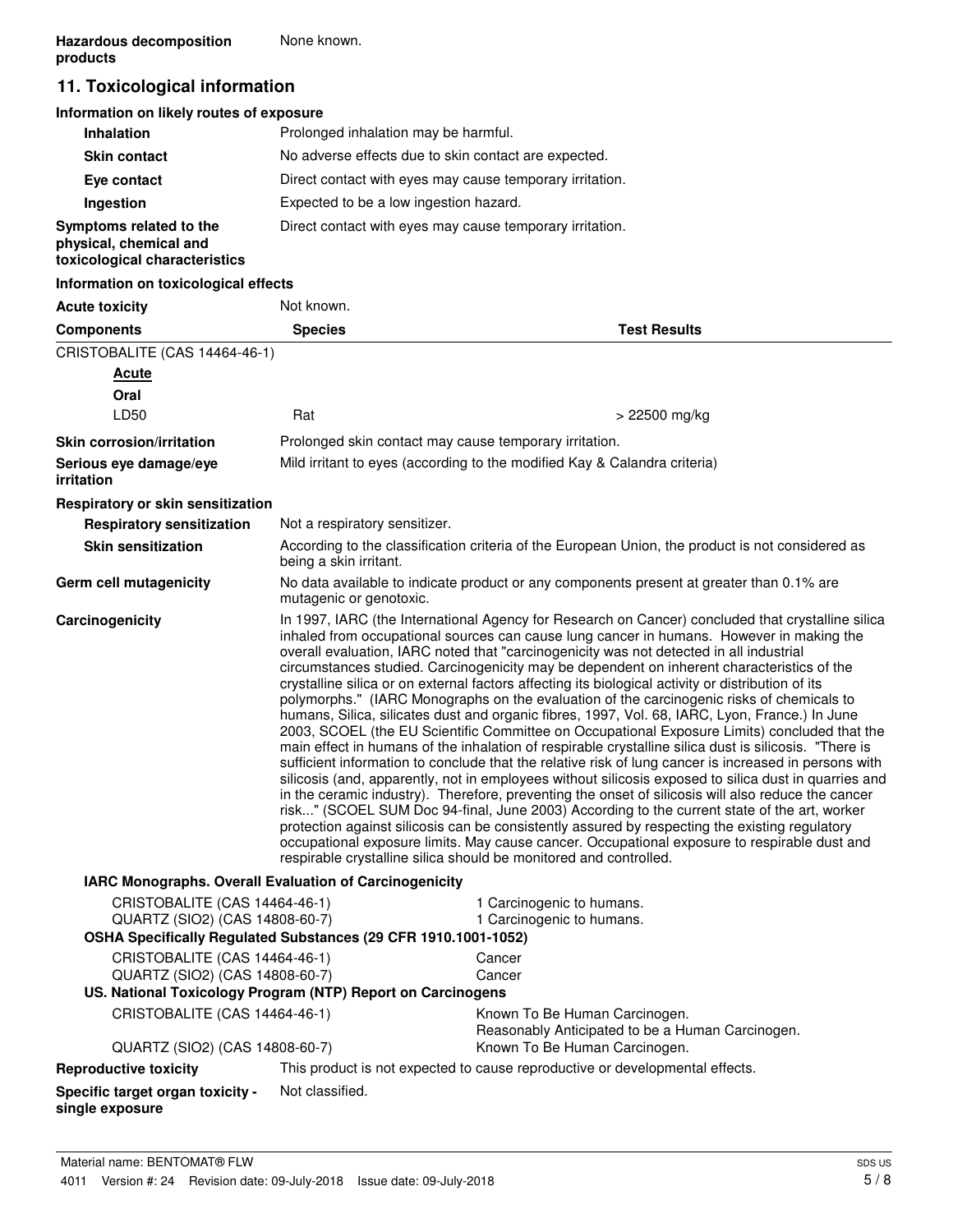**Specific target organ toxicity repeated exposure**

Causes damage to organs through prolonged or repeated exposure.

**Aspiration hazard** Not an aspiration hazard.

**Chronic effects** In 1997, IARC (the International Agency for Research on Cancer) concluded that crystalline silica inhaled from occupational sources can cause lung cancer in humans. However in making the overall evaluation, IARC noted that "carcinogenicity was not detected in all industrial circumstances studied. Carcinogenicity may be dependent on inherent characteristics of the crystalline silica or on external factors affecting its biological activity or distribution of its polymorphs." (IARC Monographs on the evaluation of the carcinogenic risks of chemicals to humans, Silica, silicates dust and organic fibres, 1997, Vol. 68, IARC, Lyon, France.)

> In June 2003, SCOEL (the EU Scientific Committee on Occupational Exposure Limits) concluded that the main effect in humans of the inhalation of respirable crystalline silica dust is silicosis. "There is sufficient information to conclude that the relative risk of lung cancer is increased in persons with silicosis (and, apparently, not in employees without silicosis exposed to silica dust in quarries and in the ceramic industry). Therefore, preventing the onset of silicosis will also reduce the cancer risk..." (SCOEL SUM Doc 94-final, June 2003)

> According to the current state of the art, worker protection against silicosis can be consistently assured by respecting the existing regulatory occupational exposure limits. Causes damage to organs through prolonged or repeated exposure. Prolonged inhalation may be harmful. Prolonged exposure may cause chronic effects. Some of the components of this product are hazardous in the respirable form. However, because of the physical nature of this product, dust generation is not expected.

# **12. Ecological information**

| <b>Ecotoxicity</b>               | The product is not expected to be hazardous to the environment. This product is not expected to<br>produce significant ecotoxicity upon exposure to aquatic organisms and aquatic systems. |
|----------------------------------|--------------------------------------------------------------------------------------------------------------------------------------------------------------------------------------------|
| Persistence and degradability    | No data is available on the degradability of this product.                                                                                                                                 |
| <b>Bioaccumulative potential</b> | No data available.                                                                                                                                                                         |
| Mobility in soil                 | No data available.                                                                                                                                                                         |
| Other adverse effects            | No other adverse environmental effects (e.g. ozone depletion, photochemical ozone creation<br>potential, endocrine disruption, global warming potential) are expected from this component. |

#### **13. Disposal considerations**

| <b>Disposal instructions</b>             | Collect and reclaim or dispose in sealed containers at licensed waste disposal site. Dispose of<br>contents/container in accordance with local/regional/national/international regulations. Material<br>should be recycled if possible. |
|------------------------------------------|-----------------------------------------------------------------------------------------------------------------------------------------------------------------------------------------------------------------------------------------|
| Local disposal regulations               | Dispose in accordance with all applicable regulations.                                                                                                                                                                                  |
| Hazardous waste code                     | The waste code should be assigned in discussion between the user, the producer and the waste<br>disposal company.                                                                                                                       |
| Waste from residues / unused<br>products | Dispose of in accordance with local regulations. Empty containers or liners may retain some<br>product residues. This material and its container must be disposed of in a safe manner (see:<br>Disposal instructions).                  |
| <b>Contaminated packaging</b>            | Since emptied containers may retain product residue, follow label warnings even after container is<br>emptied. Empty containers should be taken to an approved waste handling site for recycling or<br>disposal.                        |

### **14. Transport information**

#### **DOT**

Not regulated as dangerous goods.

#### **IATA**

Not regulated as dangerous goods.

#### **IMDG**

Not regulated as dangerous goods.

**Transport in bulk according to** Not applicable. **Annex II of MARPOL 73/78 and the IBC Code**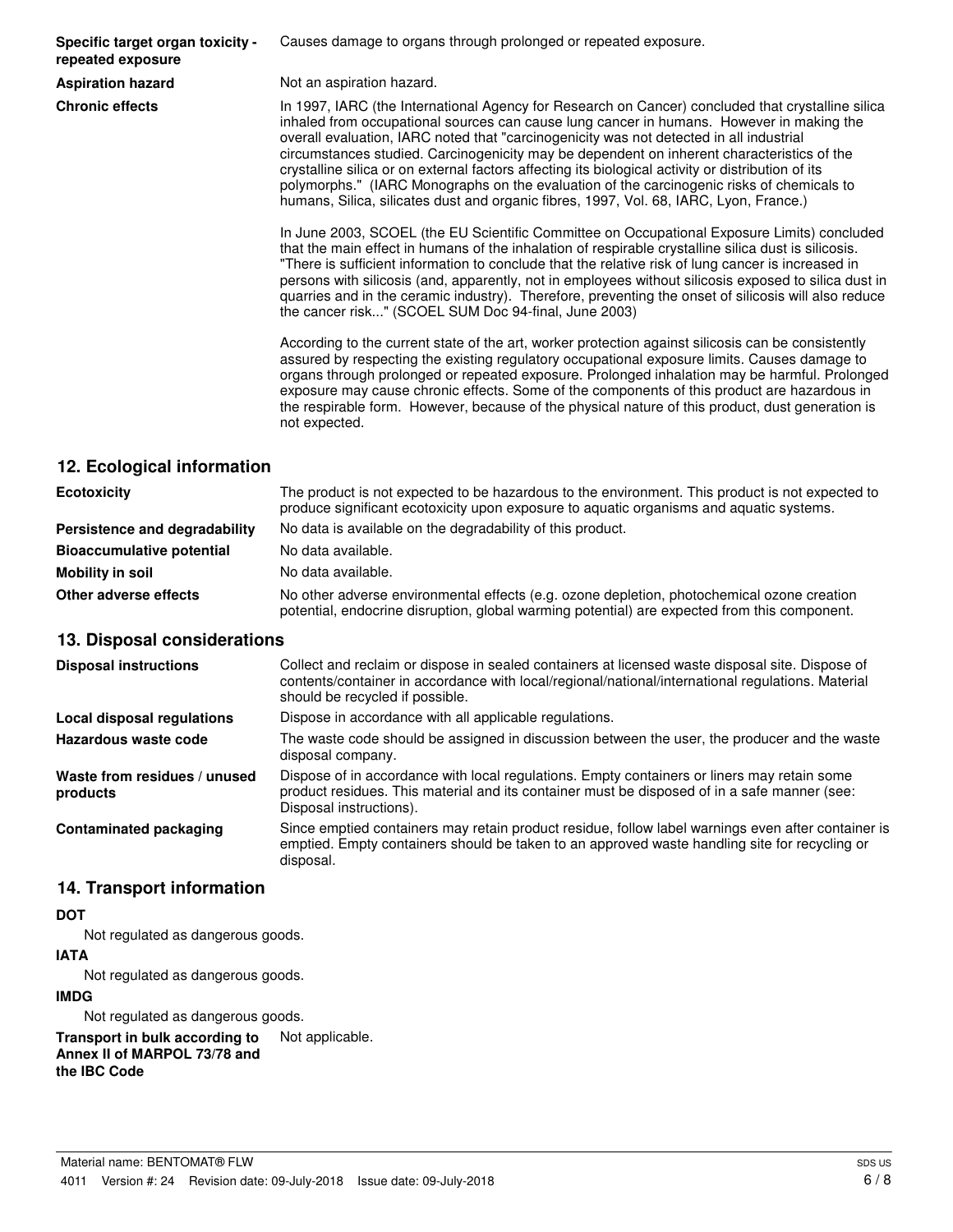**15. Regulatory information** OSHA Process Safety Standard: This material is not known to be hazardous by the OSHA Highly Hazardous Process Safety Standard, 29 CFR 1910.119. This product is a "Hazardous Chemical" as defined by the OSHA Hazard Communication Standard, 29 CFR 1910.1200. **US federal regulations Toxic Substances Control Act (TSCA) TSCA Section 12(b) Export Notification (40 CFR 707, Subpt. D)** Not regulated. **CERCLA Hazardous Substance List (40 CFR 302.4)** Not listed. **SARA 304 Emergency release notification** Not regulated. **OSHA Specifically Regulated Substances (29 CFR 1910.1001-1052)** CRISTOBALITE (CAS 14464-46-1) Cancer QUARTZ (SIO2) (CAS 14808-60-7) Cancer CRISTOBALITE (CAS 14464-46-1) lung effects QUARTZ (SIO2) (CAS 14808-60-7) lung effects CRISTOBALITE (CAS 14464-46-1) immune system effects QUARTZ (SIO2) (CAS 14808-60-7) immune system effects CRISTOBALITE (CAS 14464-46-1) kidney effects QUARTZ (SIO2) (CAS 14808-60-7) kidney effects **SARA 302 Extremely hazardous substance Superfund Amendments and Reauthorization Act of 1986 (SARA)** Not listed. **SARA 311/312 Hazardous** No (Exempt) **chemical SARA 313 (TRI reporting)** Not regulated.

#### **Other federal regulations**

#### **Clean Air Act (CAA) Section 112 Hazardous Air Pollutants (HAPs) List**

#### Not regulated.

#### **Clean Air Act (CAA) Section 112(r) Accidental Release Prevention (40 CFR 68.130)**

Not regulated.

**Safe Drinking Water Act** Contains component(s) regulated under the Safe Drinking Water Act.

| (SDWA)                      |  |
|-----------------------------|--|
| <b>Food and Drug</b>        |  |
| <b>Administration (FDA)</b> |  |

Total food additive Indirect food additive GRAS food additive

#### **US state regulations** WARNING: This product contains a chemical known to the State of California to cause cancer.

**California Proposition 65**



WARNING: This product can expose you to QUARTZ (SIO2), which is known to the State of California to cause cancer. For more information go to www.P65Warnings.ca.gov.

#### **California Proposition 65 - CRT: Listed date/Carcinogenic substance**

QUARTZ (SIO2) (CAS 14808-60-7) Listed: October 1, 1988 **US. California. Candidate Chemicals List. Safer Consumer Products Regulations (Cal. Code Regs, tit. 22, 69502.3, subd. (a))**

CRISTOBALITE (CAS 14464-46-1) QUARTZ (SIO2) (CAS 14808-60-7)

#### **International Inventories**

| Country(s) or region | Inventory name                                             | On inventory (yes/no)* |
|----------------------|------------------------------------------------------------|------------------------|
| Australia            | Australian Inventory of Chemical Substances (AICS)         | Yes                    |
| Canada               | Domestic Substances List (DSL)                             | Yes                    |
| Canada               | Non-Domestic Substances List (NDSL)                        | No                     |
| China                | Inventory of Existing Chemical Substances in China (IECSC) | Yes                    |